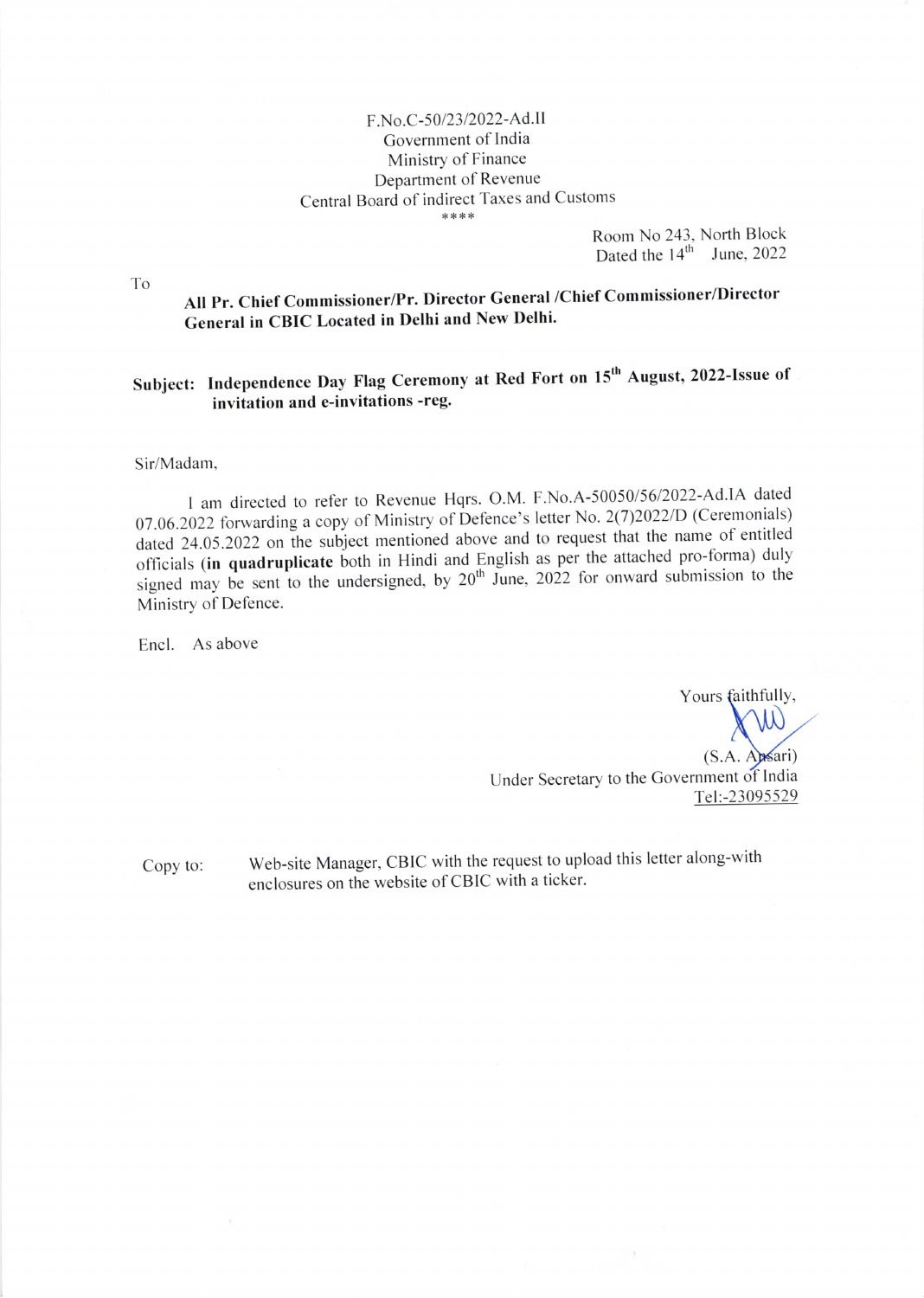$50/2722$ 

 $182$ 

F.No-50050/56/2022-Ad.IA Govemment of lndia Ministry of Finance (Department of Revenue)

New Delhi, dated the  $\circ 7^4$ une, 2022

## OFFICE MEMORANDUM

Subject:- Independence Day Flag Hoisting Ceremony at Red Fort on 15<sup>th</sup> August, 2022 - Issue of invitations and e-invitations - regarding.

The undersigned is directed to refer to Minisfy of Defence's letter No.2(7)/20221D(Ceremonials) dated 24.05.2022 on the above subject and to state that the following officers of the Department of Revenue have been nominated as Nodal Officers for the purpose of forwarding names of officers for issue of invitations to Ministry of Defence :-

| <u>S.</u><br>No. | <b>Name &amp; Designation</b><br>Office Address and telephone number<br><b>Residential Address and Mobile number</b>                                                                                                                                                                                           | Offices for which Nodal Officers are<br>nominated                                                                                                 |
|------------------|----------------------------------------------------------------------------------------------------------------------------------------------------------------------------------------------------------------------------------------------------------------------------------------------------------------|---------------------------------------------------------------------------------------------------------------------------------------------------|
| 1.               | Shri Raghvendra Singh Kushwah, For attached & subordinate offices of<br>U.S.(Ad.VI), CBDT, Deptt. of Revenue,<br>Room No. 243-B, North Block, New Delhi.<br>Tel. No.- 23095474.<br>Res:- C/o Qtr No.1180, Type IV, NH-4,<br>Near Kendriya Vidyalaya No. 3, NIT<br>Faridabad, 121001<br>Mobile No.:- 9313111572 | CBDT located in Delhi/New Delhi.<br>- HearTT 单线 Heft<br>(atsauced) telerali<br>support to strain w                                                |
| 2.               | Shri S.A. Ansari, U.S - I (Ad.II), Deptt of For attached & subordinate offices of<br>Revenue,<br>Room<br>No.<br>North Block, New Delhi.<br>Tel. No.- 23095520<br>Res:- RZ138-C, Street 3A, Durga Park,<br>(Near Dasrathpur), Nasirpur, New Delhi-<br>110045<br>Mobile No.:- 9868971654                         | 47A,   CBIC located in Delhi/New Delhi.<br>i bir sandar Singir Kushwah, b.S.C<br>ORD (BLA) L&U hazaA A 3 - 22-3<br>(LaA) & U raccult marin T.R. 3 |

Contd..2/-